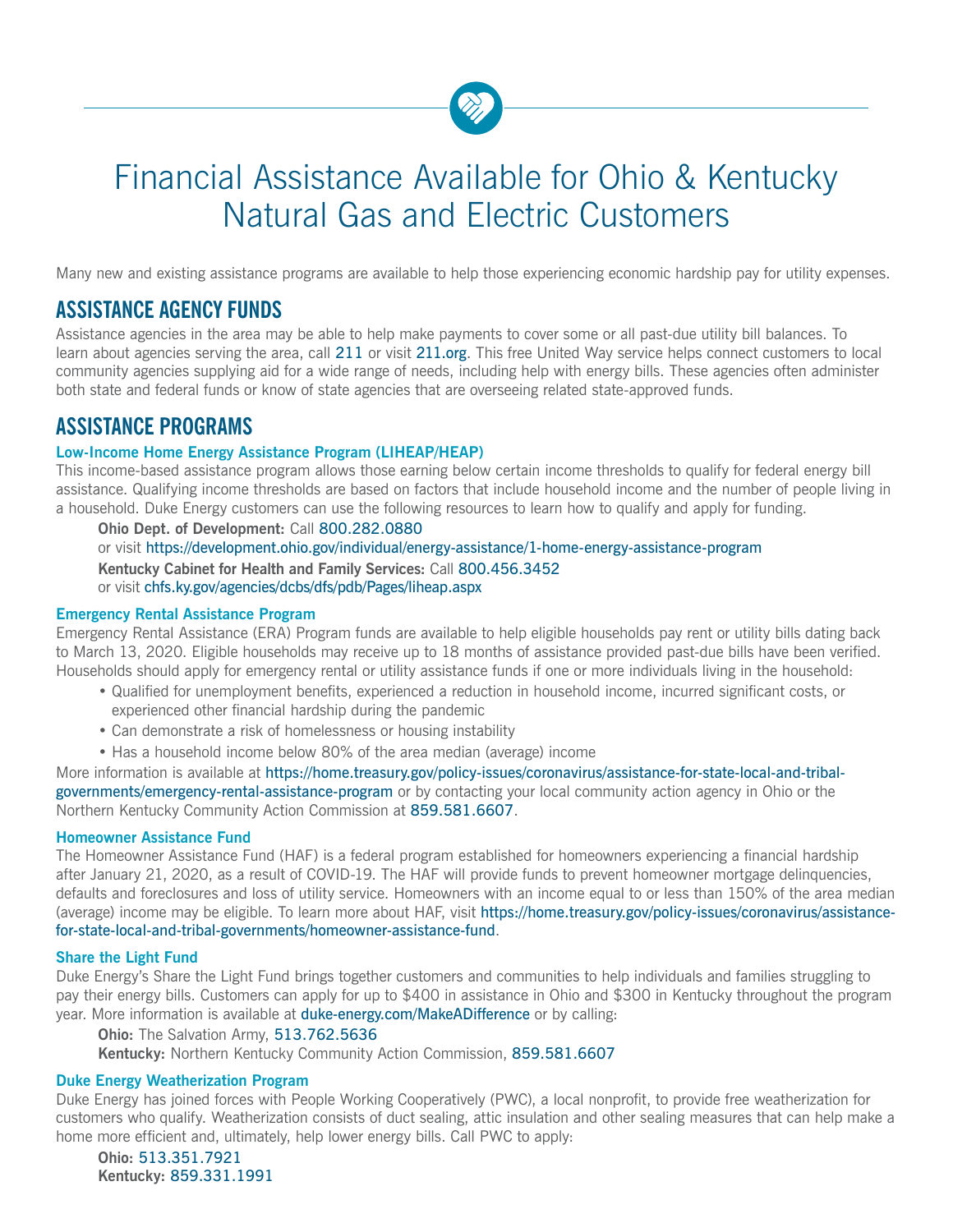## **OHIO PROGRAMS**

### **Percentage of Income Payment Plan Plus (PIPP Plus)**

PIPP Plus is an income-eligible program that allows qualifying customers to pay a percentage of their income toward their energy bills, regardless of monthly usage. Information is available by visiting [https://www.duke-energy.com/home/](https://www.duke-energy.com/home/billing/special-assistance/percentage-of-income) [billing/special-assistance/percentage-of-income](https://www.duke-energy.com/home/billing/special-assistance/percentage-of-income) or by calling the Ohio Department of Development at 800.282.0880.

#### **American Rescue Plan (ARP)**

ARP is an income-based assistance program that allows those earning below certain income thresholds to qualify for federal energy bill assistance up to \$1,035 per utility account. Duke Energy customers in Ohio can contact the Ohio Department of Development at 800.282.0880 for more information.

#### **Summer Crisis Programs**

The Home Energy Assistance Summer Crisis Program (SCP) provides summer cooling assistance for low-income, elderly households and for Ohio residents with qualifying medical conditions. SCP applies to electric utilities only. Customers must be at or below 175% of the federal poverty guidelines, or have a member of the household who is at least 60 years old or has an illness that would benefit from assistance, verified by physician documentation. The program runs July 1 through Sept. 30. To learn more, visit [https://development.ohio.gov/individual/energy](https://development.ohio.gov/individual/energy-assistance/3-summer-crisis-program)[assistance/3-summer-crisis-program](https://development.ohio.gov/individual/energy-assistance/3-summer-crisis-program).

#### **Patriot Plan**

The Patriot Plan allows Ohio military reservists and National Guardsmen deployed on active duty to avoid utility disconnections for nonpayment. Visit <https://puco.ohio.gov/wps/portal/gov/puco/utilities/electricity/resources/patriot-plan> for more information or contact the Public Utilities Commission of Ohio at 800.686.7826.

#### **Ohio Fuel Fund**

Ohio Fuel Fund is administered by community action agencies and provides assistance to eligible low- to moderateincome customers who have made a good faith payment of any amount on their electric/natural gas bill within the past 90 days. Customers must be at or below 200% of federal poverty guidelines, have a past-due electric/natural gas bill and must apply for the HEAP or HEAP Crisis Program, if available.

#### **Medical Certification**

Medical Certification allows a customer who falls behind on bill payments due to family health problems to temporarily avoid disconnection of natural gas and/or electric service. This certification is designed for those times when disconnection of service would be especially dangerous to the health of a permanent household resident.

Certification will prevent disconnection of service for 30 days or restore services if the certificate is provided within 21 days of the disconnection of service. Each household may be eligible for three medical certifications in a 12-month period. Customers who use the Medical Certification will be required to enter into an extended payment plan. Customers may call 800.544.6900 for more information.

#### **Hamilton County Senior Utility Assistance and Home Repair Program**

This \$1 million pilot program is aimed at expanding help to those income-eligible seniors who are ineligible for other utility and home modification programs. The program is for Hamilton County residents age 60 and older whose income is up to 300% of the poverty level. The Utility Assistance portion of the program provides a one-time credit of up to \$500 toward water or gas/electric bills. The Home Repair portion of the program covers home modification and repairs such as ramps, railings, bathroom grab bars, HVAC repair or other maintenance to help older adults continue to remain living at home. Eligible older adults can apply for assistance by visiting help4Seniors.org or by calling 513.743.9000.

#### **513 Relief**

Hamilton County commissioners launched the COVID-19 Economic Recovery and Relief Task Force in January 2021 to meet the critical needs of Hamilton County families and businesses affected by COVID-19. Find housing and utility relief, employment assistance, small business assistance and more by visiting <https://513relief.org>/.

**Find more information to help you manage summer bills at [duke-energy.com/SummerBills.](https://www.duke-energy.com/home/billing/seasonal-bills)**